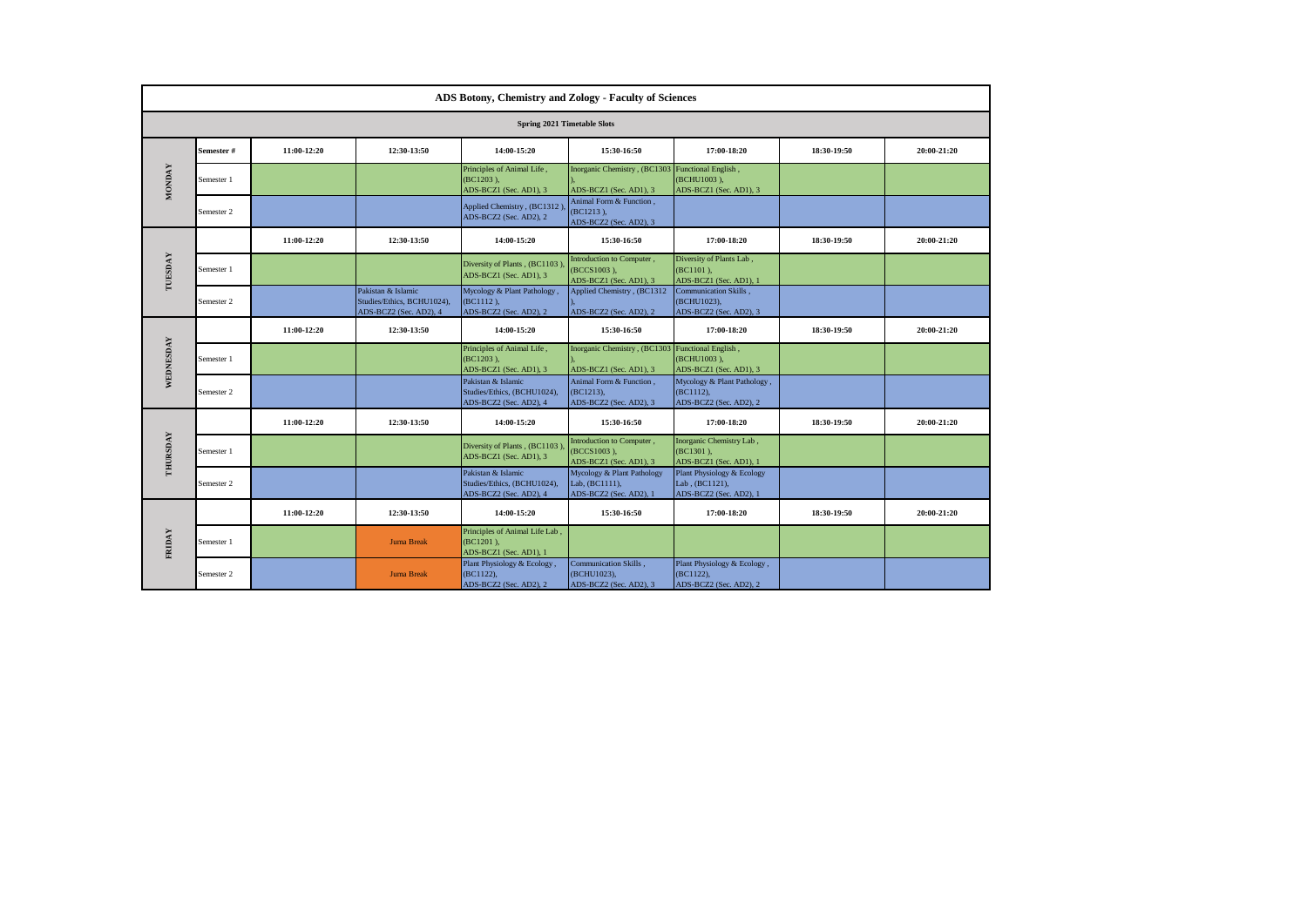|               | ADS Physics & PM - Faculty of Sciences |             |                   |                                                                              |                                                                                          |                                                                             |             |             |  |  |
|---------------|----------------------------------------|-------------|-------------------|------------------------------------------------------------------------------|------------------------------------------------------------------------------------------|-----------------------------------------------------------------------------|-------------|-------------|--|--|
|               | <b>Spring 2021 Timetable Slots</b>     |             |                   |                                                                              |                                                                                          |                                                                             |             |             |  |  |
|               | Semester#                              | 12:30-13:50 | 12:30-13:50       | 14:00-15:20                                                                  | 15:30-16:50                                                                              | 17:00-18:20                                                                 | 18:30-19:50 | 20:00-21:20 |  |  |
| <b>MONDAY</b> | Semester 1                             |             |                   | Calculus I, (MP1104),<br>ADS-MP1 (Sec. AMP-1), 4                             | Functional English,<br>(MPHU1003).<br>ADS-MP1 (Sec. AMP-1), 3                            | Mechanics, (MP1204),<br>ADS-MP1 (Sec. AMP-1), 4                             |             |             |  |  |
|               | <b>Semester#</b>                       | 12:30-13:50 | 12:30-13:50       | 14:00-15:20                                                                  | 15:30-16:50                                                                              | 17:00-18:20                                                                 | 18:30-19:50 | 20:00-21:20 |  |  |
| TUESDAY       | Semester 1                             |             |                   | Pakistan & Islamic<br>studies/Ethics, (MPHU1014),<br>ADS-MP1 (Sec. AMP-1), 4 | Lab I (Measurement,<br>Mechanics and Fluids),<br>$(MP1201)$ ,<br>ADS-MP1 (Sec. AMP-1), 1 | Statistics, (MP1303),<br>ADS-MP1 (Sec. AMP-1), 3                            |             |             |  |  |
|               | <b>Semester#</b>                       | 12:30-13:50 | 12:30-13:50       | 14:00-15:20                                                                  | 15:30-16:50                                                                              | 17:00-18:20                                                                 | 18:30-19:50 | 20:00-21:20 |  |  |
| WEDNESDAY     | Semester 1                             |             |                   | Calculus I, (MP1104),<br>ADS-MP1 (Sec. AMP-1), 4                             | Functional English,<br>(MPHU1003),<br>ADS-MP1 (Sec. AMP-1), 3                            | Mechanics, (MP1204),<br>ADS-MP1 (Sec. AMP-1), 4                             |             |             |  |  |
|               | Semester#                              | 12:30-13:50 | 12:30-13:50       | 14:00-15:20                                                                  | 15:30-16:50                                                                              | 17:00-18:20                                                                 | 18:30-19:50 | 20:00-21:20 |  |  |
| THURSDAY      | Semester 1                             |             |                   | Pakistan & Islamic<br>studies/Ethics,(MPHU1014)<br>ADS-MP1 (Sec. AMP-1), 4   | Statistics, (MP1303),<br>ADS-MP1 (Sec. AMP-1), 3                                         |                                                                             |             |             |  |  |
| <b>FRIDAY</b> | Semester#                              | 12:30-13:50 | 12:30-13:50       | 14:00-15:20                                                                  | 15:30-16:50                                                                              | 17:00-18:20                                                                 | 18:30-19:50 | 20:00-21:20 |  |  |
|               | Semester 1                             |             | <b>Juma Break</b> | Calculus I, (MP1104),<br>ADS-MP1 (Sec. AMP-1), 4                             | Mechanics, (MP1204).<br>ADS-MP1 (Sec. AMP-1), 4                                          | Pakistan & Islamic<br>studies/Ethics, (MPHU1014)<br>ADS-MP1 (Sec. AMP-1), 4 |             |             |  |  |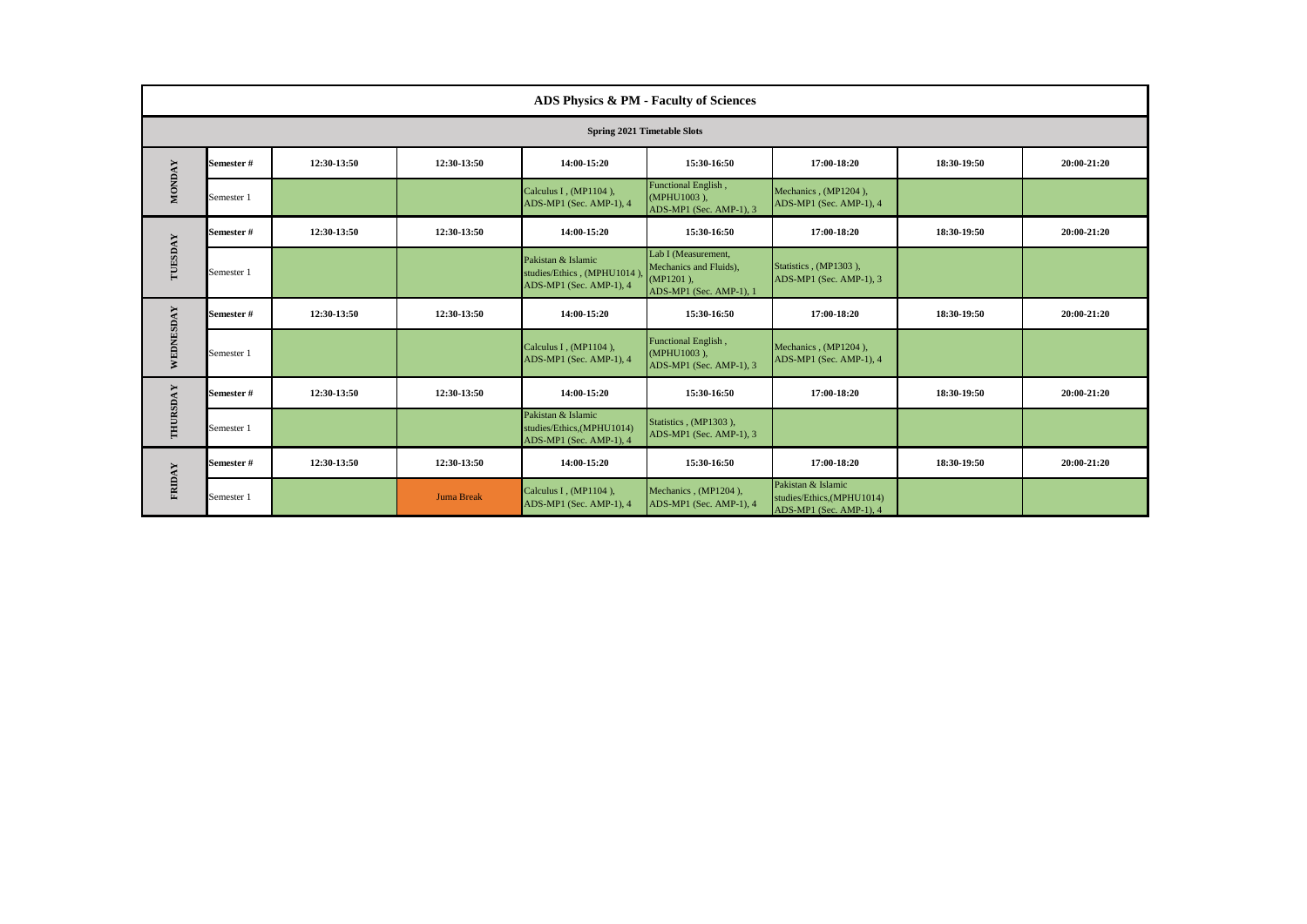|               | <b>BS Botony - Faculty of Sciences</b> |             |                                                     |                                                       |                                                                                         |                                                      |             |             |  |  |
|---------------|----------------------------------------|-------------|-----------------------------------------------------|-------------------------------------------------------|-----------------------------------------------------------------------------------------|------------------------------------------------------|-------------|-------------|--|--|
|               | <b>Spring 2021 Timetable Slots</b>     |             |                                                     |                                                       |                                                                                         |                                                      |             |             |  |  |
| <b>MONDAY</b> | Semester #                             | 12:30-13:50 | 12:30-13:50                                         | 14:00-15:20                                           | 15:30-16:50                                                                             | 17:00-18:20                                          | 18:30-19:50 | 20:00-21:20 |  |  |
|               | Semester 6                             |             |                                                     | Plant Physiology-I, (BOT-<br>3662), BSBN6 (Sec A6B)   |                                                                                         |                                                      |             |             |  |  |
|               | Semester #                             | 12:30-13:50 | 12:30-13:50                                         | 14:00-15:20                                           | 15:30-16:50                                                                             | 17:00-18:20                                          | 18:30-19:50 | 20:00-21:20 |  |  |
| TUESDAY       | Semester 6                             |             | Plant Ecology-I, (BOT-3062),<br>BSBN6 (Sec A6B)     | Genetics-I, (BOT-3642),<br>BSBN6 (Sec A6B)            | Plant Anatomy-Lab, (BOT-<br>3961), BSBN6 (Sec A6B)                                      | Plant Anatomy, (BOT-3962),<br>BSBN6 (Sec A6B)        |             |             |  |  |
|               | Semester #                             | 12:30-13:50 | 12:30-13:50                                         | 14:00-15:20                                           | 15:30-16:50                                                                             | 17:00-18:20                                          | 18:30-19:50 | 20:00-21:20 |  |  |
| WEDNESDA      | Semester 6                             |             | Plant Physiology-I, (BOT-<br>3662), BSBN6 (Sec A6B) | Genetics-I, (BOT-3642),<br>BSBN6 (Sec A6B)            | Genetics-I Lab, (BOT-3641).<br>BSBN6 (Sec A6B)                                          | Plant Ecology-I Lab, (BOT-<br>3061), BSBN6 (Sec A6B) |             |             |  |  |
|               | Semester #                             | 12:30-13:50 | 12:30-13:50                                         | 14:00-15:20                                           | 15:30-16:50                                                                             | 17:00-18:20                                          | 18:30-19:50 | 20:00-21:20 |  |  |
| THURSDAY      | Semester 6                             |             | Plant Ecology-I, (BOT-3062),<br>BSBN6 (Sec A6B)     | Plant Anatomy, (BOT-3962),<br>BSBN6 (Sec A6B)         | Plant Biochemistry-I Lab, (BOT Plant Biochemistry-I, (BOT-<br>3651).<br>BSBN6 (Sec A6B) | 3652), BSBN6 (Sec A6B)                               |             |             |  |  |
| FRIDAY        | Semester #                             | 12:30-13:50 | 12:30-13:50                                         | 14:00-15:20                                           | 15:30-16:50                                                                             | 17:00-18:20                                          | 18:30-19:50 | 20:00-21:20 |  |  |
|               | Semester 6                             |             | <b>Juma Break</b>                                   | Plant Biochemistry-I, (BOT-<br>3652), BSBN6 (Sec A6B) | Plant Physiology-I-Lab, (BOT-<br>3661).<br>BSBN6 (Sec A6B)                              |                                                      |             |             |  |  |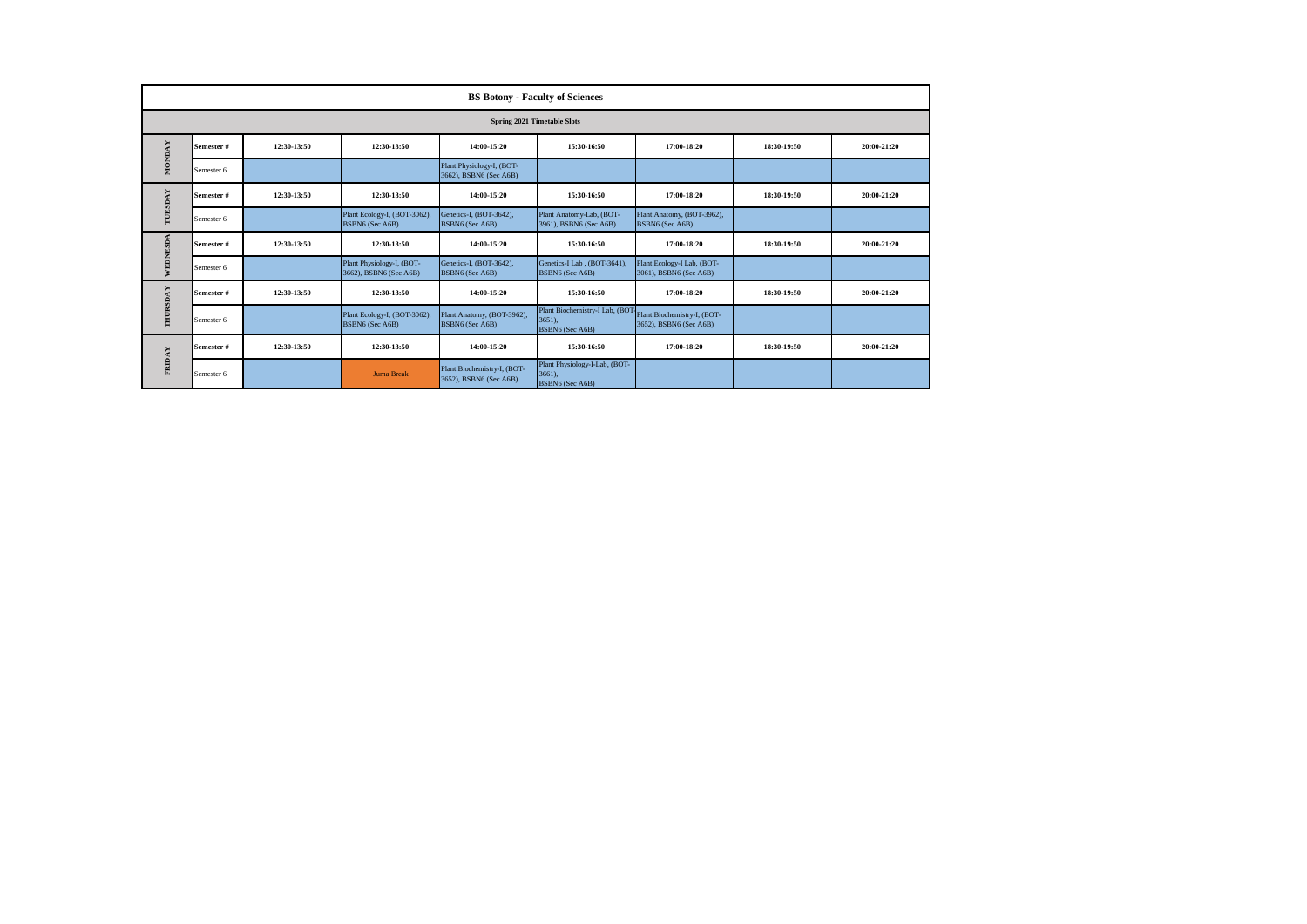|               | <b>BS Chemistry - Faculty of Sciences</b>                                                                                  |             |                                                                                            |                                                                                                                                                                                                                                                                                                                                                                                                                                                                                                                                                                                                                                                                                                                                                                                                                                                                                                                                                                                                                                                                                                                                                                                                                                                                                                                                                                                                                                                                                                                                                                                                                                                                                                                                                                                                                                                                                                                                                                                                                                                                                                                                                                                                                                                                                                                                                                                                                                                                                                                                                                                                                                                                                                                                                                                                                                                                                                                                     |                                                          |                                                |             |             |  |  |
|---------------|----------------------------------------------------------------------------------------------------------------------------|-------------|--------------------------------------------------------------------------------------------|-------------------------------------------------------------------------------------------------------------------------------------------------------------------------------------------------------------------------------------------------------------------------------------------------------------------------------------------------------------------------------------------------------------------------------------------------------------------------------------------------------------------------------------------------------------------------------------------------------------------------------------------------------------------------------------------------------------------------------------------------------------------------------------------------------------------------------------------------------------------------------------------------------------------------------------------------------------------------------------------------------------------------------------------------------------------------------------------------------------------------------------------------------------------------------------------------------------------------------------------------------------------------------------------------------------------------------------------------------------------------------------------------------------------------------------------------------------------------------------------------------------------------------------------------------------------------------------------------------------------------------------------------------------------------------------------------------------------------------------------------------------------------------------------------------------------------------------------------------------------------------------------------------------------------------------------------------------------------------------------------------------------------------------------------------------------------------------------------------------------------------------------------------------------------------------------------------------------------------------------------------------------------------------------------------------------------------------------------------------------------------------------------------------------------------------------------------------------------------------------------------------------------------------------------------------------------------------------------------------------------------------------------------------------------------------------------------------------------------------------------------------------------------------------------------------------------------------------------------------------------------------------------------------------------------------|----------------------------------------------------------|------------------------------------------------|-------------|-------------|--|--|
|               |                                                                                                                            |             |                                                                                            |                                                                                                                                                                                                                                                                                                                                                                                                                                                                                                                                                                                                                                                                                                                                                                                                                                                                                                                                                                                                                                                                                                                                                                                                                                                                                                                                                                                                                                                                                                                                                                                                                                                                                                                                                                                                                                                                                                                                                                                                                                                                                                                                                                                                                                                                                                                                                                                                                                                                                                                                                                                                                                                                                                                                                                                                                                                                                                                                     |                                                          |                                                |             |             |  |  |
|               | Semester #                                                                                                                 | 11:00-12:20 | 12:30-13:50                                                                                | 14:00-15:20                                                                                                                                                                                                                                                                                                                                                                                                                                                                                                                                                                                                                                                                                                                                                                                                                                                                                                                                                                                                                                                                                                                                                                                                                                                                                                                                                                                                                                                                                                                                                                                                                                                                                                                                                                                                                                                                                                                                                                                                                                                                                                                                                                                                                                                                                                                                                                                                                                                                                                                                                                                                                                                                                                                                                                                                                                                                                                                         | 15:30-16:50                                              | 17:00-18:20                                    | 18:30-19:50 | 20:00-21:20 |  |  |
|               | Semester 1                                                                                                                 |             | Diversity of Plants,<br>(CHBO1012),<br><b>BSCH1</b> (Sec. A1C), 2                          | Principles of Animal Life I,<br>(CHZO1012),<br><b>BSCH1</b> (Sec. A1C), 2                                                                                                                                                                                                                                                                                                                                                                                                                                                                                                                                                                                                                                                                                                                                                                                                                                                                                                                                                                                                                                                                                                                                                                                                                                                                                                                                                                                                                                                                                                                                                                                                                                                                                                                                                                                                                                                                                                                                                                                                                                                                                                                                                                                                                                                                                                                                                                                                                                                                                                                                                                                                                                                                                                                                                                                                                                                           | Inorganic Chemistry,<br>(CH1103),<br>BSCH1 (Sec. A1C), 3 | Principles of Animal Life I Lab<br>(CHZO1011), |             |             |  |  |
|               |                                                                                                                            |             | <b>Communication Skills,</b><br>(CHHU1033),<br><b>BSCH2</b> (Sec. A2C), 3                  | <b>Spring 2021 Timetable Slots</b><br>BSCH1 (Sec. A1C), 1<br>Computer Application &<br>Islamic Studies/Ethics.<br>Programming, (CHCS1013),<br>(CHHU1043),<br>BSCH2 (Sec. A2C), 3<br>BSCH2 (Sec. A2C), 3<br><b>Communication Skills,</b><br>Principles of Animal Life II,<br>Islamic Studies/Ethics,<br>(CHHU1043),<br>(CHHU1033),<br>(CHZO1022),<br>BSCH <sub>2</sub> (Sec. B <sub>2C</sub> ), 3<br><b>BSCH2</b> (Sec. B2C), 2<br><b>BSCH2</b> (Sec. B2C), 3<br>Biochemistry-I Lab, (CHM-<br>Biochemistry-I, (CHM-2842),<br>2841),<br>BSCH4 (Sec. A4C), 2<br>BSCH4 (Sec. A4C), 1<br>Introduction to Psychology,<br>Analytical Chemistry-I, (CHM-<br>(HU-1013).<br>2742).<br>BSCH4 (Sec. B4C), 3<br>BSCH4 (Sec. B4C), 2<br>Physical Chemistry-III, (CHM-<br>Inorganic Chemistry-III Lab,<br>(CHM-3561),<br>3763),<br>BSCH6 (Sec. A6C), 3<br>BSCH6 (Sec. A6C), 1<br>Physical Chemistry-III Lab,<br>(CHM-3761),<br>BSCH6 (Sec. B6C), 1<br>Natural Products, (CHM-<br>Polymer Chemistry, (CHM-<br>4843), BSCH8 (Sec. A8C),<br>4183), BSCH8 (Sec. A8C),<br>Medicine in Chemistry, (CHM-<br>Polymer Chemistry, (CHM-<br>Biochemistry-I Lab, (CHM-<br>4863),<br>4183), BSCH8 (Sec. B8C)<br>2841), BSCH4 (Sec. B4C), 1<br>BSCH8 (Sec. B8C)<br>14:00-15:20<br>15:30-16:50<br>20:00-21:20<br>17:00-18:20<br>18:30-19:50<br>Pakistan Studies,<br><b>Functional English,</b><br>(CHHU1023),<br>(CHHU1013),<br><b>BSCH1</b> (Sec. A1C), 3<br>BSCH1 (Sec. A1C), 3<br>Cell Biology, Genetics and<br>Cell Biology, Genetics and<br>Principles of Animal Life II,<br>(CHZO1022),<br>Evolution, (CHBO1022),<br>Evolution Lab, (CHBO1021),<br><b>BSCH2</b> (Sec. A2C), 2<br><b>BSCH2</b> (Sec. A2C), 2<br><b>BSCH2</b> (Sec. A2C), 1<br>Computer Application &<br>Cell Biology, Genetics and<br>Cell Biology, Genetics and<br>Programming, (CHCS1013),<br>Evolution, (CHBO1022),<br>Evolution Lab, (CHBO1021),<br>BSCH2 (Sec. B2C), 3<br>BSCH2 (Sec. B2C), 2<br><b>BSCH2</b> (Sec. B2C), 1<br>Analytical Chemistry-I Lab,<br>Plant Physiology and Ecology,<br>(BOT-1562),<br>(CHM-2741),<br>BSCH4 (Sec. A4C)<br>BSCH4 (Sec. A4C)<br><b>Basic Pharmaceutical and</b><br>Analytical Chemistry-I Lab,<br>Forensic Chemistry, (CHM-<br>(CHM-2741),<br>2542),<br>BSCH4 (Sec. B4C)<br>BSCH4 (Sec. B4C), 2<br>Biochemistry-II Lab, (CHM-<br>Biochemistry-II, (CHM-3453),<br>3451),<br>BSCH6 (Sec. A6C)<br>BSCH <sub>6</sub> (Sec. A <sub>6</sub> C)<br>Inorganic Chemistry-III, (CHM-Physical Chemistry-III, (CHM-<br>Inorganic Chemistry-III Lab,<br>Biochemistry-II, (CHM-3453),<br>3763),<br>(CHM-3561),<br>BSCH6 (Sec. B6C)<br>BSCH6 (Sec. B6C)<br>BSCH6 (Sec. B6C), 1<br>Medicine in Chemistry, (CHM- Organic Chemistry Lab II,<br>(CHM-4871),<br>4863),<br>BSCH8 (Sec. A8C)<br>BSCH8 (Sec. A8C)<br>Natural Products, (CHM-<br>Environmental Chemistry,<br>Organic Synthesis, (CHM-<br>Organic Chemistry Lab II,<br>(CHM-4833),<br>4853),<br>(CHM-4871), |                                                          |                                                |             |             |  |  |
|               |                                                                                                                            |             | Physical Chemistry, (CH1203),<br>BSCH2 (Sec. B2C), 3                                       |                                                                                                                                                                                                                                                                                                                                                                                                                                                                                                                                                                                                                                                                                                                                                                                                                                                                                                                                                                                                                                                                                                                                                                                                                                                                                                                                                                                                                                                                                                                                                                                                                                                                                                                                                                                                                                                                                                                                                                                                                                                                                                                                                                                                                                                                                                                                                                                                                                                                                                                                                                                                                                                                                                                                                                                                                                                                                                                                     |                                                          |                                                |             |             |  |  |
|               | Semester 2<br>Semester 4<br>Semester 6<br>Semester 8<br>Semester #<br>Semester 1<br>Semester 2<br>Semester 4<br>Semester 6 |             | Introduction to Psychology,<br>$(HU-1013),$<br>BSCH4 (Sec. A4C), 3                         |                                                                                                                                                                                                                                                                                                                                                                                                                                                                                                                                                                                                                                                                                                                                                                                                                                                                                                                                                                                                                                                                                                                                                                                                                                                                                                                                                                                                                                                                                                                                                                                                                                                                                                                                                                                                                                                                                                                                                                                                                                                                                                                                                                                                                                                                                                                                                                                                                                                                                                                                                                                                                                                                                                                                                                                                                                                                                                                                     |                                                          |                                                |             |             |  |  |
| <b>MONDAY</b> |                                                                                                                            |             | Biochemistry-I, (CHM-2842),<br>BSCH4 (Sec. B4C), 2                                         |                                                                                                                                                                                                                                                                                                                                                                                                                                                                                                                                                                                                                                                                                                                                                                                                                                                                                                                                                                                                                                                                                                                                                                                                                                                                                                                                                                                                                                                                                                                                                                                                                                                                                                                                                                                                                                                                                                                                                                                                                                                                                                                                                                                                                                                                                                                                                                                                                                                                                                                                                                                                                                                                                                                                                                                                                                                                                                                                     |                                                          |                                                |             |             |  |  |
|               |                                                                                                                            |             | Inorganic Chemistry-III, (CHM-<br>3563),<br>BSCH6 (Sec. A6C), 3                            |                                                                                                                                                                                                                                                                                                                                                                                                                                                                                                                                                                                                                                                                                                                                                                                                                                                                                                                                                                                                                                                                                                                                                                                                                                                                                                                                                                                                                                                                                                                                                                                                                                                                                                                                                                                                                                                                                                                                                                                                                                                                                                                                                                                                                                                                                                                                                                                                                                                                                                                                                                                                                                                                                                                                                                                                                                                                                                                                     |                                                          |                                                |             |             |  |  |
|               |                                                                                                                            |             | Organic Chemistry-III, (CHM-<br>3663),<br>BSCH6 (Sec. B6C), 3                              |                                                                                                                                                                                                                                                                                                                                                                                                                                                                                                                                                                                                                                                                                                                                                                                                                                                                                                                                                                                                                                                                                                                                                                                                                                                                                                                                                                                                                                                                                                                                                                                                                                                                                                                                                                                                                                                                                                                                                                                                                                                                                                                                                                                                                                                                                                                                                                                                                                                                                                                                                                                                                                                                                                                                                                                                                                                                                                                                     |                                                          |                                                |             |             |  |  |
|               |                                                                                                                            |             | Environmental Chemistry,<br>CHM-4833),<br>BSCH8 (Sec. A8C),                                |                                                                                                                                                                                                                                                                                                                                                                                                                                                                                                                                                                                                                                                                                                                                                                                                                                                                                                                                                                                                                                                                                                                                                                                                                                                                                                                                                                                                                                                                                                                                                                                                                                                                                                                                                                                                                                                                                                                                                                                                                                                                                                                                                                                                                                                                                                                                                                                                                                                                                                                                                                                                                                                                                                                                                                                                                                                                                                                                     |                                                          |                                                |             |             |  |  |
|               |                                                                                                                            |             |                                                                                            |                                                                                                                                                                                                                                                                                                                                                                                                                                                                                                                                                                                                                                                                                                                                                                                                                                                                                                                                                                                                                                                                                                                                                                                                                                                                                                                                                                                                                                                                                                                                                                                                                                                                                                                                                                                                                                                                                                                                                                                                                                                                                                                                                                                                                                                                                                                                                                                                                                                                                                                                                                                                                                                                                                                                                                                                                                                                                                                                     |                                                          |                                                |             |             |  |  |
|               |                                                                                                                            |             |                                                                                            |                                                                                                                                                                                                                                                                                                                                                                                                                                                                                                                                                                                                                                                                                                                                                                                                                                                                                                                                                                                                                                                                                                                                                                                                                                                                                                                                                                                                                                                                                                                                                                                                                                                                                                                                                                                                                                                                                                                                                                                                                                                                                                                                                                                                                                                                                                                                                                                                                                                                                                                                                                                                                                                                                                                                                                                                                                                                                                                                     |                                                          |                                                |             |             |  |  |
|               |                                                                                                                            | 11:00-12:20 | 12:30-13:50                                                                                |                                                                                                                                                                                                                                                                                                                                                                                                                                                                                                                                                                                                                                                                                                                                                                                                                                                                                                                                                                                                                                                                                                                                                                                                                                                                                                                                                                                                                                                                                                                                                                                                                                                                                                                                                                                                                                                                                                                                                                                                                                                                                                                                                                                                                                                                                                                                                                                                                                                                                                                                                                                                                                                                                                                                                                                                                                                                                                                                     |                                                          |                                                |             |             |  |  |
|               |                                                                                                                            |             | Mathematics I (Algebra),<br>CHMT1013),<br>BSCH1 (Sec. A1C), 3                              |                                                                                                                                                                                                                                                                                                                                                                                                                                                                                                                                                                                                                                                                                                                                                                                                                                                                                                                                                                                                                                                                                                                                                                                                                                                                                                                                                                                                                                                                                                                                                                                                                                                                                                                                                                                                                                                                                                                                                                                                                                                                                                                                                                                                                                                                                                                                                                                                                                                                                                                                                                                                                                                                                                                                                                                                                                                                                                                                     |                                                          |                                                |             |             |  |  |
|               |                                                                                                                            |             | Physical Chemistry, (CH1203),<br>BSCH2 (Sec. A2C), 3                                       |                                                                                                                                                                                                                                                                                                                                                                                                                                                                                                                                                                                                                                                                                                                                                                                                                                                                                                                                                                                                                                                                                                                                                                                                                                                                                                                                                                                                                                                                                                                                                                                                                                                                                                                                                                                                                                                                                                                                                                                                                                                                                                                                                                                                                                                                                                                                                                                                                                                                                                                                                                                                                                                                                                                                                                                                                                                                                                                                     |                                                          |                                                |             |             |  |  |
|               |                                                                                                                            |             |                                                                                            |                                                                                                                                                                                                                                                                                                                                                                                                                                                                                                                                                                                                                                                                                                                                                                                                                                                                                                                                                                                                                                                                                                                                                                                                                                                                                                                                                                                                                                                                                                                                                                                                                                                                                                                                                                                                                                                                                                                                                                                                                                                                                                                                                                                                                                                                                                                                                                                                                                                                                                                                                                                                                                                                                                                                                                                                                                                                                                                                     |                                                          |                                                |             |             |  |  |
|               |                                                                                                                            |             | <b>Basic Pharmaceutical and</b><br>Forensic Chemistry, (CHM-<br>2542,                      |                                                                                                                                                                                                                                                                                                                                                                                                                                                                                                                                                                                                                                                                                                                                                                                                                                                                                                                                                                                                                                                                                                                                                                                                                                                                                                                                                                                                                                                                                                                                                                                                                                                                                                                                                                                                                                                                                                                                                                                                                                                                                                                                                                                                                                                                                                                                                                                                                                                                                                                                                                                                                                                                                                                                                                                                                                                                                                                                     |                                                          |                                                |             |             |  |  |
| TUESDAY       |                                                                                                                            |             | BSCH4 (Sec. A4C), 2<br>Plant Physiology and Ecology,<br>(BOT-1562),<br>BSCH4 (Sec. B4C), 2 |                                                                                                                                                                                                                                                                                                                                                                                                                                                                                                                                                                                                                                                                                                                                                                                                                                                                                                                                                                                                                                                                                                                                                                                                                                                                                                                                                                                                                                                                                                                                                                                                                                                                                                                                                                                                                                                                                                                                                                                                                                                                                                                                                                                                                                                                                                                                                                                                                                                                                                                                                                                                                                                                                                                                                                                                                                                                                                                                     |                                                          |                                                |             |             |  |  |
|               |                                                                                                                            |             | Organic Chemistry-III, (CHM-<br>3663),<br>BSCH6 (Sec. A6C)                                 |                                                                                                                                                                                                                                                                                                                                                                                                                                                                                                                                                                                                                                                                                                                                                                                                                                                                                                                                                                                                                                                                                                                                                                                                                                                                                                                                                                                                                                                                                                                                                                                                                                                                                                                                                                                                                                                                                                                                                                                                                                                                                                                                                                                                                                                                                                                                                                                                                                                                                                                                                                                                                                                                                                                                                                                                                                                                                                                                     |                                                          |                                                |             |             |  |  |
|               |                                                                                                                            |             | 3563),<br>BSCH6 (Sec. B6C)                                                                 |                                                                                                                                                                                                                                                                                                                                                                                                                                                                                                                                                                                                                                                                                                                                                                                                                                                                                                                                                                                                                                                                                                                                                                                                                                                                                                                                                                                                                                                                                                                                                                                                                                                                                                                                                                                                                                                                                                                                                                                                                                                                                                                                                                                                                                                                                                                                                                                                                                                                                                                                                                                                                                                                                                                                                                                                                                                                                                                                     |                                                          |                                                |             |             |  |  |
|               |                                                                                                                            |             | Organic Synthesis, (CHM-<br>4853),<br>BSCH8 (Sec. A8C)                                     |                                                                                                                                                                                                                                                                                                                                                                                                                                                                                                                                                                                                                                                                                                                                                                                                                                                                                                                                                                                                                                                                                                                                                                                                                                                                                                                                                                                                                                                                                                                                                                                                                                                                                                                                                                                                                                                                                                                                                                                                                                                                                                                                                                                                                                                                                                                                                                                                                                                                                                                                                                                                                                                                                                                                                                                                                                                                                                                                     |                                                          |                                                |             |             |  |  |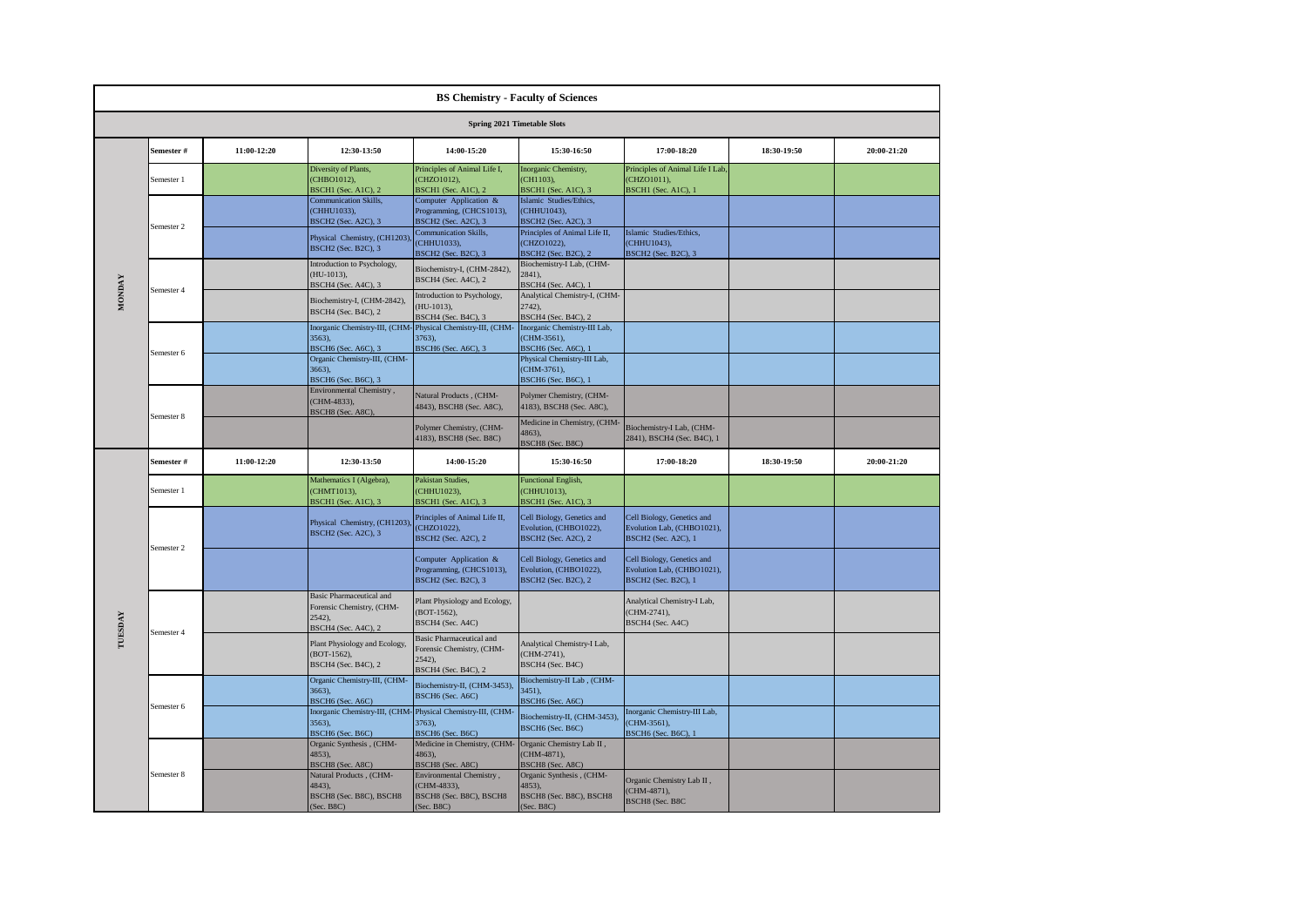|           | Semester # | 11:00-12:20 | 12:30-13:50                                                                                         | 14:00-15:20                                                                                | 15:30-16:50                                                                                      | 17:00-18:20                                                                                          | 18:30-19:50                                                              | 20:00-21:20 |
|-----------|------------|-------------|-----------------------------------------------------------------------------------------------------|--------------------------------------------------------------------------------------------|--------------------------------------------------------------------------------------------------|------------------------------------------------------------------------------------------------------|--------------------------------------------------------------------------|-------------|
|           | Semester 1 |             | Pakistan Studies.<br>(CHHU1023),<br>BSCH1 (Sec. A1C), 3                                             | Principles of Animal Life I,<br>(CHZO1012),<br><b>BSCH1</b> (Sec. A1C), 2                  | Inorganic Chemistry,<br>(CH1103),<br>BSCHI (Sec. AIC), 3                                         | Inorganic Chemistry Lab,<br>(CH1101),<br>BSCH1 (Sec. A1C), 1                                         |                                                                          |             |
|           | Semester 2 |             | <b>Communication Skills,</b><br>(CHHU1033).<br><b>BSCH2</b> (Sec. A2C), 3                           | Computer Application &<br>Programming, (CHCS1013),<br><b>BSCH2</b> (Sec. A2C), 3           | Islamic Studies/Ethics,<br>(CHHU1043).<br>BSCH2 (Sec. A2C), 3                                    |                                                                                                      |                                                                          |             |
|           |            |             | Physical Chemistry, (CH1203)<br><b>BSCH2</b> (Sec. B2C), 3                                          | <b>Communication Skills,</b><br>CHHU1033).<br><b>BSCH2</b> (Sec. B2C), 3                   | Principles of Animal Life II,<br>(CHZO1022),<br><b>BSCH2</b> (Sec. B2C), 2                       | Islamic Studies/Ethics,<br>(CHHU1043).<br><b>BSCH2</b> (Sec. B2C), 3                                 |                                                                          |             |
|           | Semester 4 |             | Introduction to Psychology,<br>$(HU-1013),$<br>BSCH4 (Sec. A4C), 3                                  | Biochemistry-I, (CHM-2842),<br><b>BSCH4</b> (Sec. A4C), 2                                  | Analytical Chemistry-I, (CHM-<br>2742),<br><b>BSCH4</b> (Sec. A4C), 2                            | <b>Basic Pharmaceutical and</b><br>Forensic Chemistry-Lab, (CHM-<br>$2541$ ),<br>BSCH4 (Sec. A4C), 1 |                                                                          |             |
| WEDNESDAY |            |             | Biochemistry-I, (CHM-2842),<br><b>BSCH4</b> (Sec. B4C), 2                                           | Introduction to Psychology,<br>HU-1013),<br>BSCH4 (Sec. B4C), 3                            | <b>Basic Pharmaceutical and</b><br>Forensic Chemistry-Lab, (CHM<br>2541).<br>BSCH4 (Sec. B4C), 1 | Analytical Chemistry-I, (CHM-<br>2742).<br>BSCH4 (Sec. B4C), 2                                       |                                                                          |             |
|           | Semester 6 |             | Inorganic Chemistry-III, (CHM-Physical Chemistry-III, (CHM-<br>3563,<br><b>BSCH6</b> (Sec. A6C), 3  | 3763),<br><b>BSCH6</b> (Sec. A6C), 3                                                       | Physical Chemistry-III Lab,<br>(CHM-3761),<br><b>BSCH6</b> (Sec. A6C), 1                         |                                                                                                      |                                                                          |             |
|           |            |             | Organic Chemistry-III, (CHM-<br>3663),<br>BSCH6 (Sec. B6C), 3                                       |                                                                                            | Biochemistry-II Lab, (CHM-<br>$3451$ ),<br>BSCH6 (Sec. B6C)                                      |                                                                                                      |                                                                          |             |
|           | Semester 8 |             | Organic Synthesis , (CHM-<br>4853), BSCH8 (Sec. A8C),                                               | Natural Products, (CHM-<br>4843), BSCH8 (Sec. A8C),                                        | Polymer Chemistry, (CHM-<br>4183), BSCH8 (Sec. A8C),                                             |                                                                                                      |                                                                          |             |
|           |            |             | Environmental Chemistry,<br>(CHM-4833),<br>BSCH8 (Sec. B8C)                                         |                                                                                            | Organic Synthesis, (CHM-<br>$4853$ ),<br>BSCH8 (Sec. B8C)                                        |                                                                                                      |                                                                          |             |
|           | Semester # | 11:00-12:20 | 12:30-13:50                                                                                         | 14:00-15:20                                                                                | 15:30-16:50                                                                                      | 17:00-18:20                                                                                          | 18:30-19:50                                                              | 20:00-21:20 |
|           | Semester 1 |             | Mathematics I (Algebra),<br>(CHMT1013),<br>BSCH1 (Sec. A1C), 3                                      | Diversity of Plants,<br>CHBO1012),<br>BSCH1 (Sec. A1C), 2                                  | <b>Functional English,</b><br>(CHHU1013),<br>BSCHI (Sec. A1C), 3                                 |                                                                                                      | Diversity of Plants Lab,<br>(CHBO1011),<br>BSCH1 (Sec. A1C), 1           |             |
|           | Semester 2 |             | Physical Chemistry, (CH1203),<br><b>BSCH2</b> (Sec. A2C), 3                                         | Principles of Animal Life II,<br>(CHZO1022),<br><b>BSCH2</b> (Sec. A2C), 2                 | Cell Biology, Genetics and<br>Evolution, (CHBO1022),<br><b>BSCH2</b> (Sec. A2C), 2               |                                                                                                      |                                                                          |             |
|           |            |             |                                                                                                     | Computer Application &<br>Programming, (CHCS1013),<br><b>BSCH2</b> (Sec. B2C), 3           | Cell Biology, Genetics and<br>Evolution, (CHBO1022),<br><b>BSCH2</b> (Sec. B2C), 2               |                                                                                                      |                                                                          |             |
|           | Semester 4 |             | <b>Basic Pharmaceutical and</b><br>Forensic Chemistry, (CHM-<br>2542), BSCH4 (Sec. A4C), 2          | Plant Physiology and Ecology,<br>(BOT-1562),<br>BSCH4 (Sec. A4C), 2                        |                                                                                                  |                                                                                                      |                                                                          |             |
| THURSDAY  |            |             | Plant Physiology and Ecology,<br>(BOT-1562),<br>BSCH4 (Sec. B4C), 2                                 | <b>Basic Pharmaceutical and</b><br>Forensic Chemistry, (CHM-<br>2542), BSCH4 (Sec. B4C), 2 |                                                                                                  |                                                                                                      | Plant Physiology and Ecology-<br>Lab, (BOT-1561),<br>BSCH4 (Sec. B4C), 1 |             |
|           | Semester 6 |             | Organic Chemistry-III, (CHM-<br>3663),<br>BSCH6 (Sec. A6C), 3                                       | Biochemistry-II, (CHM-3453),<br>BSCH6 (Sec. A6C), 3                                        | Organic Chemistry-III Lab,<br>(CHM-3661),<br>BSCH6 (Sec. A6C), 1                                 |                                                                                                      |                                                                          |             |
|           |            |             | Inorganic Chemistry-III, (CHM-Physical Chemistry-III, (CHM-<br>3563).<br><b>BSCH6</b> (Sec. B6C), 3 | 3763).<br>BSCH6 (Sec. B6C), 3                                                              | Organic Chemistry-III Lab,<br>(CHM-3661),<br>BSCH6 (Sec. B6C), 1                                 | Biochemistry-II, (CHM-3453),<br>BSCH6 (Sec. B6C), 3                                                  |                                                                          |             |
|           | Semester 8 |             | Environmental Chemistry,<br>(CHM-4833),<br>BSCH8 (Sec. A8C),                                        | Medicine in Chemistry, (CHM-<br>4863),<br>BSCH8 (Sec. A8C),                                |                                                                                                  |                                                                                                      |                                                                          |             |
|           |            |             | Natural Products, (CHM-<br>4843), BSCH8 (Sec. B8C),                                                 | Polymer Chemistry, (CHM-<br>4183), BSCH8 (Sec. B8C),                                       | Medicine in Chemistry, (CHM-<br>4863),<br>BSCH8 (Sec. B8C),                                      |                                                                                                      |                                                                          |             |
|           | Semester # | 11:00-12:20 | 12:30-13:50                                                                                         | 14:00-15:20                                                                                | 15:30-16:50                                                                                      | 17:00-18:20                                                                                          | 18:30-19:50                                                              | 20:00-21:20 |
| АY        | Competer 2 |             | <b>Juma Break</b>                                                                                   |                                                                                            | Physical Chemistry Lab,<br>(CH1201),<br><b>BSCH2</b> (Sec. A2C), 1                               | Principles of Animal Life II<br>Lab, (CHZO1021),<br>BSCH <sub>2</sub> (Sec. A <sub>2C</sub> ), 1     |                                                                          |             |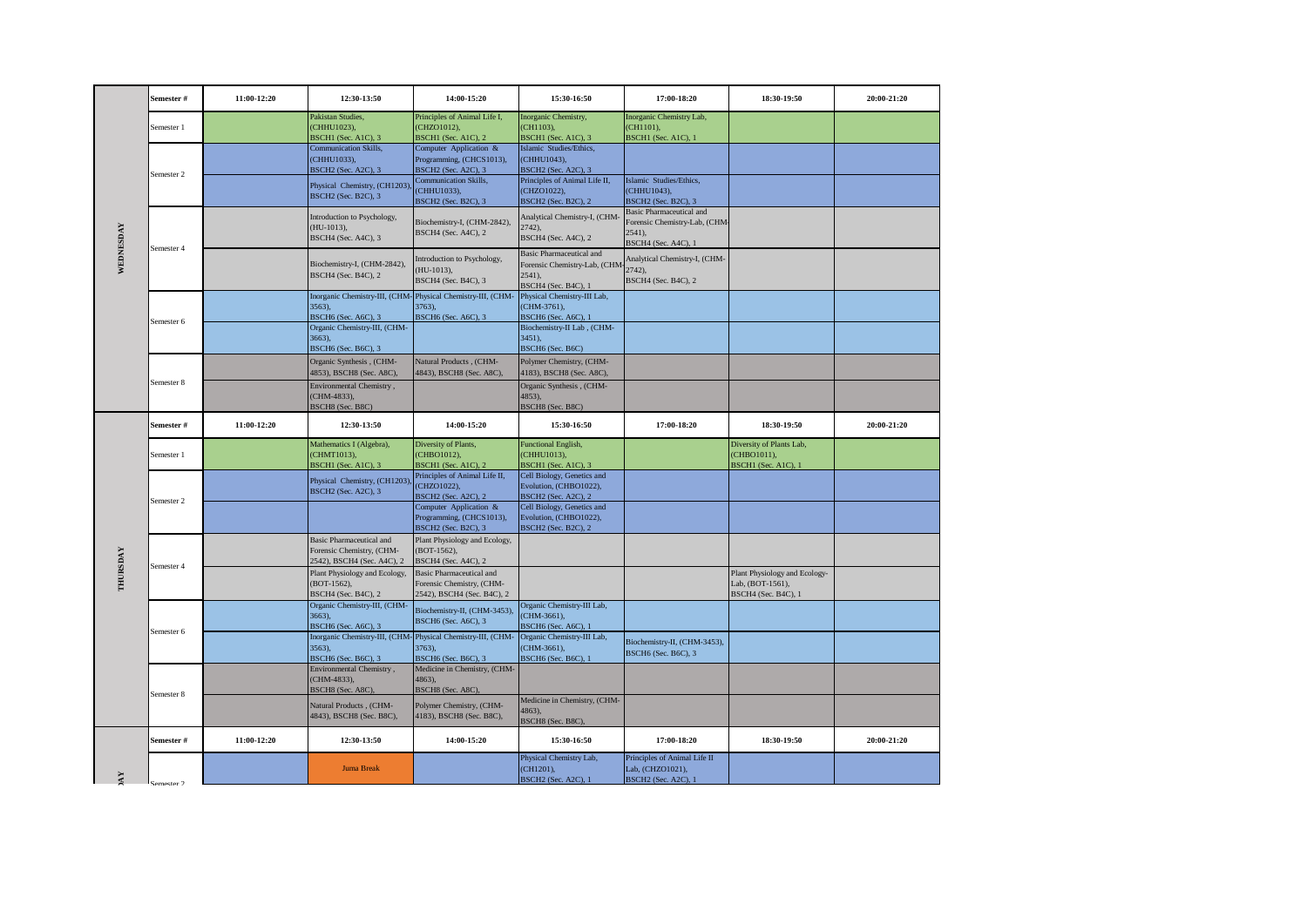| $J$ outwater $\angle$ | Juma Break |                                    | Principles of Animal Life II<br>Lab, (CHZO1021),<br><b>BSCH2</b> (Sec. B2C), 1                        | Physical Chemistry Lab,<br>$(CH1201)$ .<br><b>BSCH2</b> (Sec. B2C), 1 |  |
|-----------------------|------------|------------------------------------|-------------------------------------------------------------------------------------------------------|-----------------------------------------------------------------------|--|
| Semester 4            | Juma Break | $2742$ ),<br>$BSCH4$ (Sec. A4C), 2 | Analytical Chemistry-I, (CHM-Plant Physiology and Ecology-<br>Lab, $(BOT-1561)$ ,<br>BSCH4 (Sec. A4C) |                                                                       |  |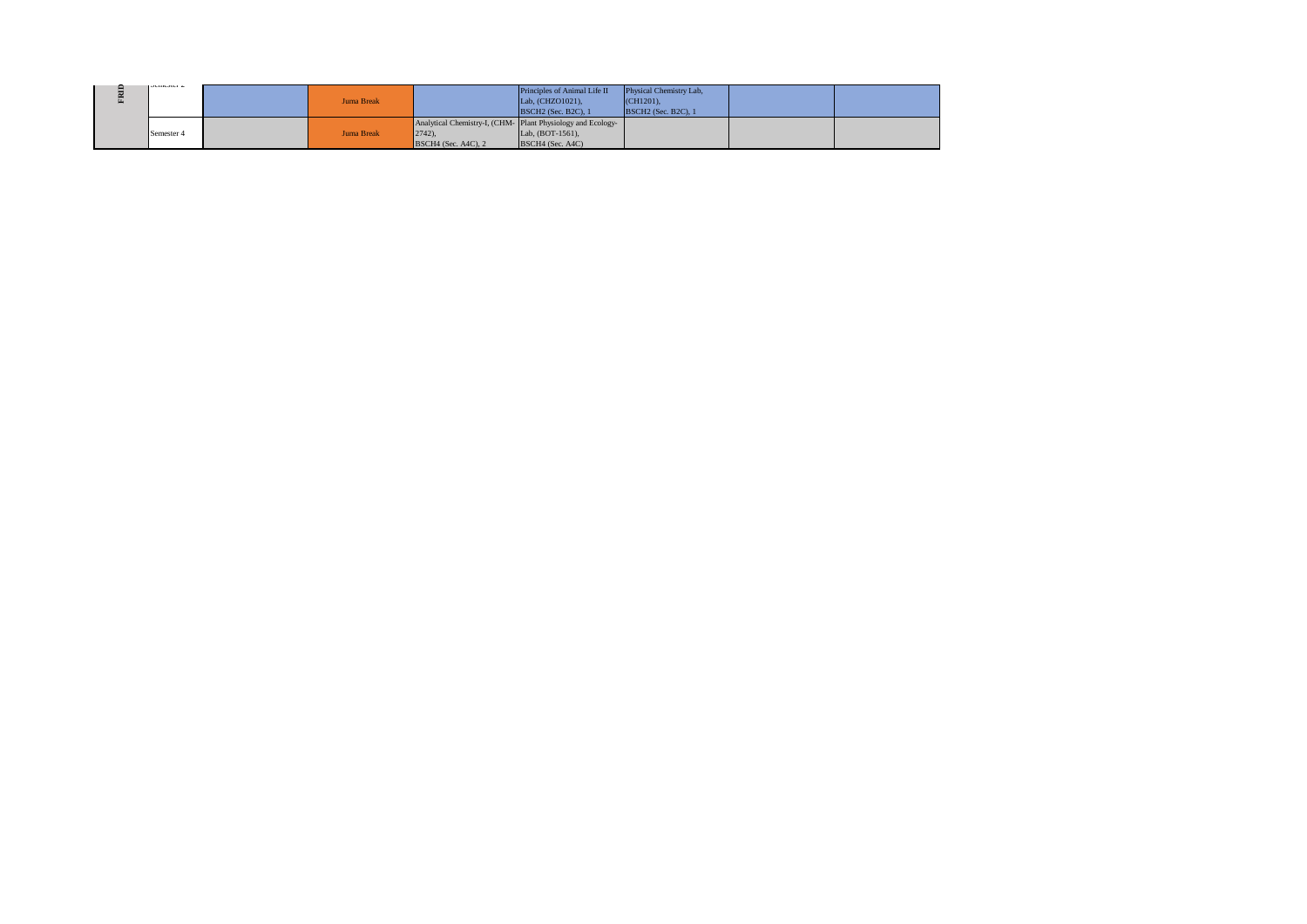|               | <b>BS Mathematics - Faculty of Sciences</b> |             |                                                                              |                                                                                          |                                                                                                 |                                                                    |             |             |  |  |
|---------------|---------------------------------------------|-------------|------------------------------------------------------------------------------|------------------------------------------------------------------------------------------|-------------------------------------------------------------------------------------------------|--------------------------------------------------------------------|-------------|-------------|--|--|
|               | <b>Spring 2021 Timetable Slots</b>          |             |                                                                              |                                                                                          |                                                                                                 |                                                                    |             |             |  |  |
|               | Semester#                                   | 11:00-12:20 | 12:30-13:50                                                                  | 14:00-15:20                                                                              | 15:30-16:50                                                                                     | 17:00-18:20                                                        | 18:30-19:50 | 20:00-21:20 |  |  |
|               | Semester 1                                  |             | Calculus I, (MT1304),<br>BSMA1 (Sec. A1M), 4                                 | Elements of Set Theory and<br>Mathematical Logic,<br>$(MT1403)$ ,<br>BSMA1 (Sec. A1M), 3 | Lab (Mechanics), (MT1701),<br>BSMA1 (Sec. A1M), 1                                               | Lab (Mechanics), (MT1701),<br>BSMA1 (Sec. A1M), 1                  |             |             |  |  |
|               | Semester 2                                  |             |                                                                              | Calculus II, (MT1313),<br>BSMA2 (Sec. A2M), 3                                            | Computer Programming,<br>(MTCS1013),<br>BSMA2 (Sec. A2M), 3                                     | Islamic Study / Ethics,<br>(MTHU1013),<br>BSMA2 (Sec. A2M), 3      |             |             |  |  |
| <b>MONDAY</b> | Semester 3                                  |             | Algebra I (Group Theory),<br>(MATH-2803),<br>BSMA3 (Sec. A3M), 3             | Software Packages, (CS-<br>1743), BSMA3 (Sec A3M), 3                                     | Calculus III, (MATH-2414),<br>BSMA3 (Sec. A3M), 4                                               |                                                                    |             |             |  |  |
|               | Semester 4                                  |             | Linear Algebra, (MATH-<br>2614), BSMA4 (Sec A4M), 4                          |                                                                                          |                                                                                                 |                                                                    |             |             |  |  |
|               | Semester 6                                  |             |                                                                              |                                                                                          | Partial Differential Equations,<br>(MATH-3643),<br>BSMA6 (Sec. A6M), 3                          | Classical Mechanics (MATH),<br>(MATH-3633),<br>BSMA6 (Sec. A6M), 3 |             |             |  |  |
|               | Semester 8                                  |             | Theory of Approximation and<br>Splines I, (MATH4733),<br>BSMA8 (Sec. A8M), 3 | General Relativity,<br>(MATH4763),<br>BSMA8 (Sec. A8M), 3                                |                                                                                                 |                                                                    |             |             |  |  |
|               | Semester #                                  | 11:00-12:20 | 12:30-13:50                                                                  | 14:00-15:20                                                                              | 15:30-16:50                                                                                     | 17:00-18:20                                                        | 18:30-19:50 | 20:00-21:20 |  |  |
|               | Semester 1                                  |             | Introduction to Computer,<br>(MTCS1003),<br>BSMA1 (Sec. A1M), 3              | Mechanics, (MT1702),<br>BSMA1 (Sec. A1M), 2                                              | Calculus I, (MT1304),<br>BSMA1 (Sec. A1M), 4                                                    | Pakistan Studies,<br>(MTHU1033),<br>BSMA1 (Sec. A1M), 3            |             |             |  |  |
|               | Semester 2                                  |             | Waves and Oscillation,<br>(MTPY1002),<br>BSMA2 (Sec. A2M), 2                 | Statistics, (MT1103),<br>BSMA2 (Sec. A2M), 3                                             |                                                                                                 | Islamic Study / Ethics,<br>(MTHU1013),<br>BSMA2 (Sec. A2M), 3      |             |             |  |  |
| TUESDAY       | Semester 3                                  |             | Introduction to Psychology,<br>$(HU-1013),$<br><b>BSMA3</b> (Sec. A3M), 3    |                                                                                          | Calculus III, (MATH-2414),<br>BSMA3 (Sec. A3M), 4                                               |                                                                    |             |             |  |  |
|               | Semester 4                                  |             | Affine and Euclidean<br>Geometry, (MATH-2913),<br>BSMA4 (Sec. A4M), 3        | $2433$ ),<br>BSMA4 (Sec. A4M), 3                                                         | Discrete Mathematics, (MATH-Introduction to Sociology, (HU-<br>$1023$ ),<br>BSMA4 (Sec. A4M), 3 |                                                                    |             |             |  |  |
|               | Semester 6                                  |             |                                                                              | Functional Analysis, (MATH-<br>3873),<br>BSMA6 (Sec. A6M), 3                             | Real Analysis II, (MATH-<br>3663), BSMA6 (Sec A6M), 3                                           |                                                                    |             |             |  |  |
|               | Semester 8                                  |             | Integral Equations, (MATH-<br>4033), BSMA8 (Sec A8M), 3                      |                                                                                          | Probability Theory, (MATH-<br>$4803$ ),<br>BSMA8 (Sec. A8M), 3                                  |                                                                    |             |             |  |  |
|               | Semester#                                   | 11:00-12:20 | 12:30-13:50                                                                  | 14:00-15:20                                                                              | 15:30-16:50                                                                                     | 17:00-18:20                                                        | 18:30-19:50 | 20:00-21:20 |  |  |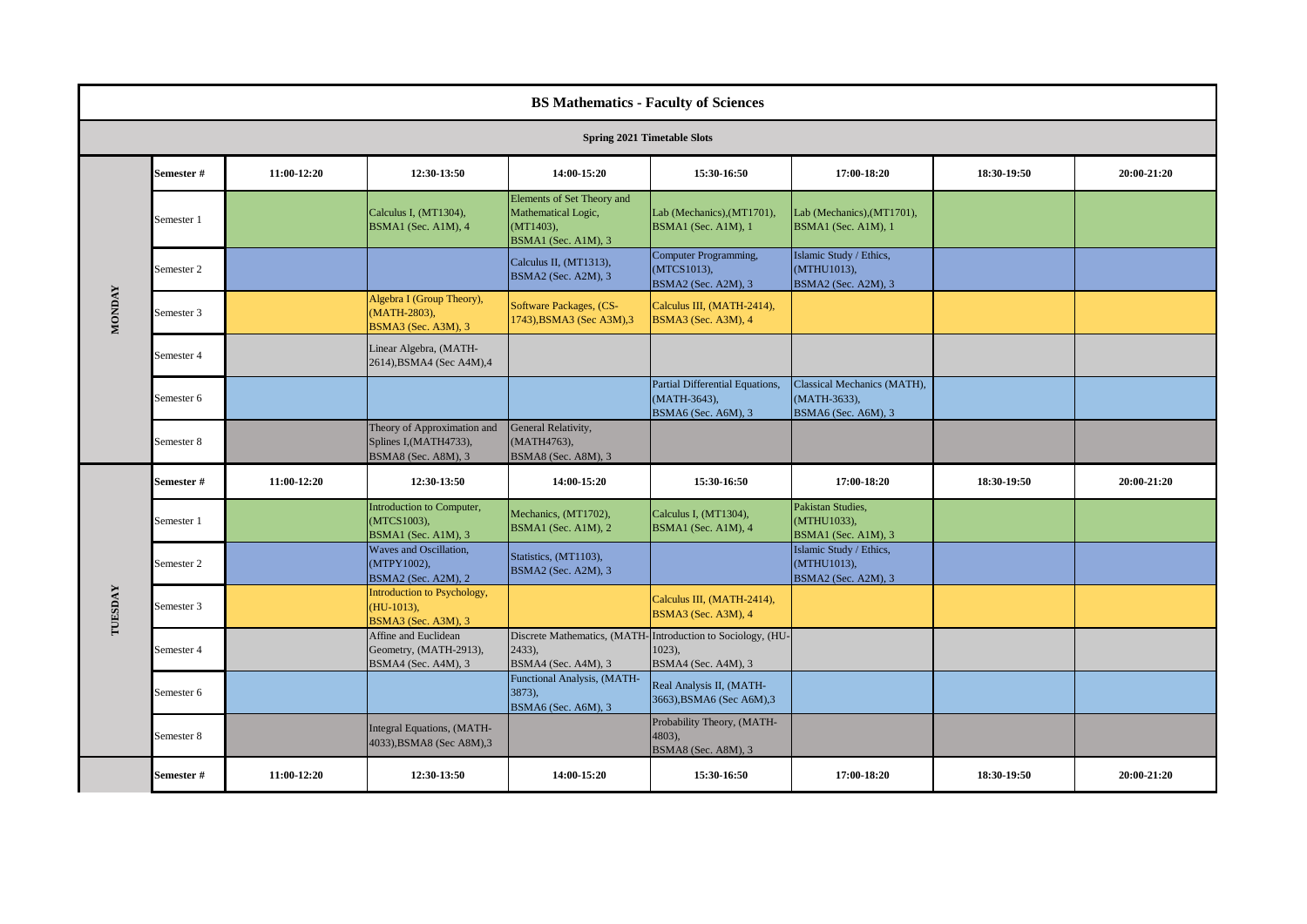|           | Semester 1 |             | Calculus I, (MT1304),<br>BSMA1 (Sec. A1M), 4                                 | Elements of Set Theory and<br>Mathematical Logic,<br>(MT1403),<br>BSMA1 (Sec. A1M), 3 | Functional English,<br>(MTHU1003),<br>BSMA1 (Sec. A1M), 3                                      |                                                                    |             |             |
|-----------|------------|-------------|------------------------------------------------------------------------------|---------------------------------------------------------------------------------------|------------------------------------------------------------------------------------------------|--------------------------------------------------------------------|-------------|-------------|
|           | Semester 2 |             | Calculus II, (MT1313),<br>BSMA2 (Sec. A2M), 3                                | Communication Skills,<br>(MTHU1023),<br>BSMA2 (Sec. A2M), 3                           | Computer Programming,<br>(MTCS1013),<br>BSMA2 (Sec. A2M), 3                                    |                                                                    |             |             |
| WEDNESDAY | Semester 3 |             | Algebra I (Group Theory),<br>(MATH-2803),<br>BSMA3 (Sec. A3M), 3             | <b>Software Packages</b> , (CS-<br>1743), BSMA3 (Sec A3M), 3                          | <b>Technical Writing and</b><br>Presentation Skills, (ENG-<br>2053), BSMA3 (Sec A3M), 3        |                                                                    |             |             |
|           | Semester 4 |             | Linear Algebra, (MATH-<br>2614), BSMA4 (Sec A4M), 4                          |                                                                                       |                                                                                                |                                                                    |             |             |
|           | Semester 6 |             |                                                                              | Partial Differential Equations,<br>(MATH-3643),<br>BSMA6 (Sec. A6M), 3                | Classical Mechanics (MATH),<br>(MATH-3633),<br>BSMA6 (Sec. A6M), 3                             |                                                                    |             |             |
|           | Semester 8 |             | Theory of Approximation and<br>Splines I, (MATH4733),<br>BSMA8 (Sec. A8M), 3 | General Relativity,<br>(MATH4763),<br>BSMA8 (Sec. A8M), 3                             |                                                                                                |                                                                    |             |             |
|           | Semester # | 11:00-12:20 | 12:30-13:50                                                                  | 14:00-15:20                                                                           | 15:30-16:50                                                                                    | 17:00-18:20                                                        | 18:30-19:50 | 20:00-21:20 |
|           | Semester 1 |             | Introduction to Computer,<br>(MTCS1003),<br>BSMA1 (Sec. A1M), 3              | Mechanics, (MT1702),<br>BSMA1 (Sec. A1M), 2                                           | Functional English,<br>(MTHU1003),<br>BSMA1 (Sec. A1M), 3                                      | Pakistan Studies,<br>(MTHU1033),<br>BSMA1 (Sec. A1M), 3            |             |             |
|           | Semester 2 |             |                                                                              | Waves and Oscillation,<br>(MTPY1002),<br>BSMA2 (Sec. A2M), 2                          | Communication Skills,<br>(MTHU1023),<br>BSMA2 (Sec. A2M), 3                                    |                                                                    |             |             |
| THURSDAY  | Semester 3 |             | Introduction to Psychology,<br>$(HU-1013),$<br>BSMA3 (Sec. A3M), 3           | Calculus III, (MATH-2414),<br>BSMA3 (Sec. A3M), 4                                     | <b>Technical Writing and</b><br>Presentation Skills, (ENG-<br>2053), BSMA3 (Sec A3M), 3        |                                                                    |             |             |
|           | Semester 4 |             | Affine and Euclidean<br>Geometry, (MATH-2913),<br>BSMA4 (Sec. A4M), 3        | 2433),<br>BSMA4 (Sec. A4M), 3                                                         | Discrete Mathematics, (MATH-Introduction to Sociology, (HU-<br>$1023$ ,<br>BSMA4 (Sec. A4M), 3 |                                                                    |             |             |
|           | Semester 6 |             |                                                                              | Functional Analysis, (MATH-<br>3873).<br>BSMA6 (Sec. A6M), 3                          | Real Analysis II, (MATH-<br>3663), BSMA6 (Sec A6M), 3                                          |                                                                    |             |             |
|           | Semester 8 |             | Integral Equations, (MATH-<br>4033), BSMA8 (Sec A8M), 3                      |                                                                                       | Probability Theory, (MATH-<br>4803,<br>BSMA8 (Sec. A8M), 3                                     |                                                                    |             |             |
|           | Semester # | 11:00-12:20 | 12:30-13:50                                                                  | 14:00-15:20                                                                           | 15:30-16:50                                                                                    | 17:00-18:20                                                        | 18:30-19:50 | 20:00-21:20 |
| FRIDAY    | Semester 2 |             | Juma Break                                                                   | Statistics, (MT1103),<br>BSMA2 (Sec. A2M), 3                                          | Lab (Waves and Oscillation),<br>(MTPY1001),<br>BSMA2 (Sec. A2M), 1                             | Lab (Waves and Oscillation),<br>(MTPY1001),<br>BSMA2 (Sec. A2M), 1 |             |             |
|           | Semester 4 |             | <b>Juma Break</b>                                                            | Linear Algebra, (MATH-2614)<br>BSMA4 (Sec. A4M), 4                                    | Foreign Language (Chinese)<br>$(LAN-2243),$<br>BSMA4 (Sec. A4M), 3                             | Foreign Language (Chinese),<br>(LAN-2243),<br>BSMA4 (Sec. A4M), 3  |             |             |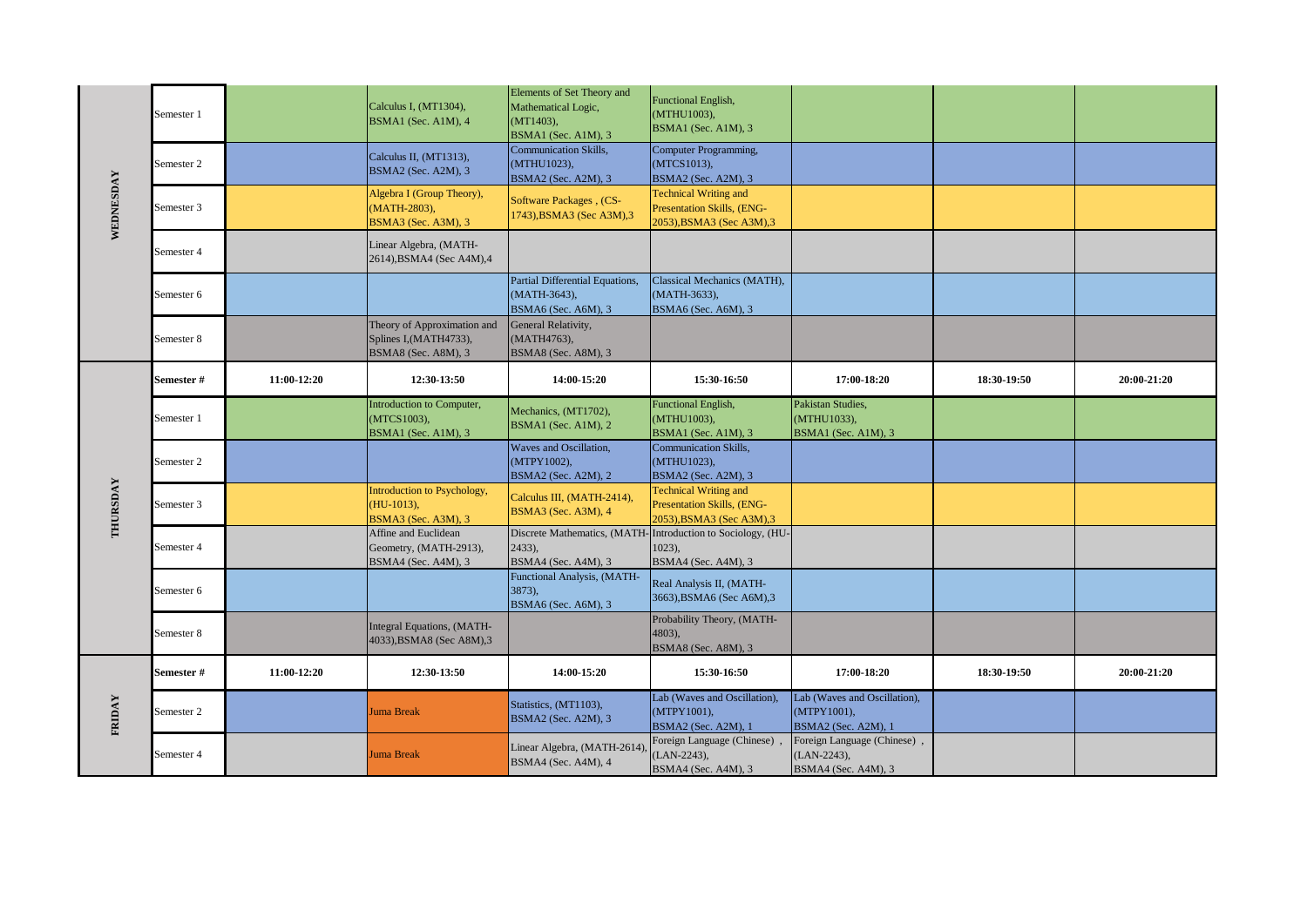|               | <b>BS Physics - Faculty of Sciences</b> |             |                                                                          |                                                                                         |                                                                          |                                                                       |             |             |  |  |
|---------------|-----------------------------------------|-------------|--------------------------------------------------------------------------|-----------------------------------------------------------------------------------------|--------------------------------------------------------------------------|-----------------------------------------------------------------------|-------------|-------------|--|--|
|               | <b>Spring 2021 Timetable Slots</b>      |             |                                                                          |                                                                                         |                                                                          |                                                                       |             |             |  |  |
|               | Semester #                              | 11:00-12:20 | 12:30-13:50                                                              | 14:00-15:20                                                                             | 15:30-16:50                                                              | 17:00-18:20                                                           | 18:30-19:50 | 20:00-21:20 |  |  |
|               | Semester 1                              |             | Mechanics, (PY1114),<br>BSPH1 (Sec. A1P), 4                              | Mechanics Lab, (PY1111),<br>BSPH1 (Sec. A1P), 1                                         | Calculus I, (PYMT1013),<br>BSPH1 (Sec. A1P), 3                           |                                                                       |             |             |  |  |
|               | Semester 2                              |             |                                                                          | <b>Communication Skills,</b><br>(PYHU1043),<br>BSPH2 (Sec. A2P), 3                      |                                                                          | Calculus II, (PYMT1023),<br><b>BSPH2</b> (Sec. A2P), 3                |             |             |  |  |
| <b>MONDAY</b> | Semester 4                              |             | Modern Physics, PHY2473),<br>BSPH4 (Sec. A4P), 3                         | Optics, (PHY2463),<br>BSPH4 (Sec. A4P), 3                                               | Computer Programming,<br>(CS1113),<br>BSPH4 (Sec. A4P), 3                |                                                                       |             |             |  |  |
|               | Semester 6                              |             | Mathematical Methods of<br>Physics II, (PHY3213),<br>BSPH6 (Sec. A6P), 3 | Atomic & Molecular Physics,<br>(PHY3283),<br>BSPH6 (Sec. A6P), 3                        | Electronics II, (PHY3243),<br>BSPH6 (Sec. A6P), 3                        |                                                                       |             |             |  |  |
|               | Semester 8                              |             | Plasma Physics, (PHY4813),<br>BSPH8 (Sec. A8P),                          |                                                                                         | Lasers, (PHY4343),<br>BSPH8 (Sec. A8P),                                  |                                                                       |             |             |  |  |
|               | Semester #                              | 11:00-12:20 | 12:30-13:50                                                              | 14:00-15:20                                                                             | 15:30-16:50                                                              | 17:00-18:20                                                           | 18:30-19:50 | 20:00-21:20 |  |  |
|               | Semester 1                              |             | Pakistan Studies,<br>(PYHU1023),<br>BSPH1 (Sec. A1P), 3                  | Introduction to Sociology,<br>(PYHU1033),<br>BSPH1 (Sec. A1P), 3                        |                                                                          |                                                                       |             |             |  |  |
|               | Semester 2                              |             |                                                                          | Waves and Oscillation,<br>(PY1123),<br><b>BSPH2</b> (Sec. A2P), 3                       | Physical Chemistry,<br>(PY1313),<br>BSPH2 (Sec. A2P), 3                  | Electricity and Magnetism,<br>(PY1214),<br><b>BSPH2</b> (Sec. A2P), 4 |             |             |  |  |
| TUESDAY       | Semester 4                              |             |                                                                          | Introduction to Psychology,<br>(HU1013),<br>BSPH4 (Sec. A4P), 3                         | Lab IV (Optics), (LAB2401),<br>BSPH4 (Sec. A4P), 1                       | Lab IV (Optics), (LAB2401),<br>BSPH4 (Sec. A4P), 1                    |             |             |  |  |
|               | Semester 6                              |             | Solid State Physics I,<br>(PHY3233),<br>BSPH6 (Sec. A6P), 3              |                                                                                         | Mathematical Methods of<br>Physics II, (PHY3213),<br>BSPH6 (Sec. A6P), 3 |                                                                       |             |             |  |  |
|               | Semester 8                              |             | Quantum Mechanics II,<br>(PHY4313),<br>BSPH8 (Sec. A8P), 3               | Introduction to Nano Science<br>& Nano Technologies,<br>(PHY4333),<br>BSPH8 (Sec. A8P), |                                                                          |                                                                       |             |             |  |  |
|               | Semester #                              | 11:00-12:20 | 12:30-13:50                                                              | 14:00-15:20                                                                             | 15:30-16:50                                                              | 17:00-18:20                                                           | 18:30 19:50 | 20:00-21:20 |  |  |
|               | Semester 1                              |             | Mechanics, (PY1114),<br>BSPH1 (Sec. A1P), 4                              | Functional English,<br>(PYHU1013),<br>BSPH1 (Sec. A1P), 3                               | Calculus I, (PYMT1013),<br>BSPH1 (Sec. A1P), 3                           |                                                                       |             |             |  |  |
| EDNESDAY      | Semester 2                              |             |                                                                          | Electricity and Magnetism,<br>$(PY1214)$ ,<br><b>BSPH2</b> (Sec. A2P), 4                | Calculus II, (PYMT1023),<br>BSPH2 (Sec. A2P), 3                          | Islamic Studies/Ethics,<br>(PYHU1053),<br>BSPH2 (Sec. A2P), 3         |             |             |  |  |
|               | Semester 4                              |             | Modern Physics, (PHY2473),<br>BSPH4 (Sec. A4P), 3                        |                                                                                         | Linear Algebra, (MATH1563),<br>BSPH4 (Sec. A4P), 3                       |                                                                       |             |             |  |  |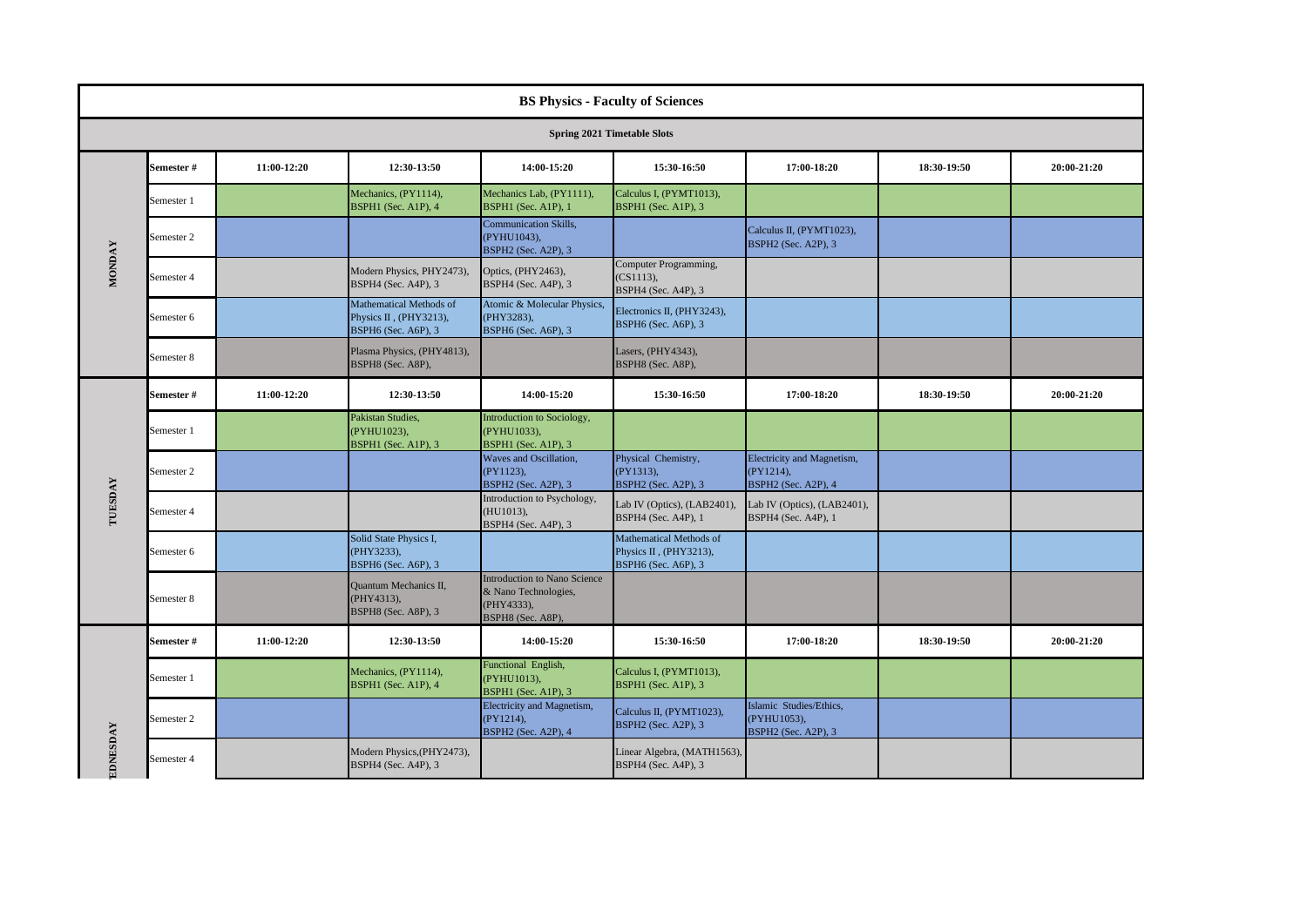| ₹        | Semester 6 |             | Electrodynamics I (EMT I),<br>(PHY3253),<br>BSPH6 (Sec. A6P), 3   | Atomic & Molecular Physics,<br>(PHY3283),<br>BSPH6 (Sec. A6P), 3                                                           | Lab VI (Modern Physics,<br>Advance Optics, Atomic<br>Physics & Spectroscopy),<br>(LAB3502),<br>BSPH6 (Sec. A6P), 2 | Lab VI (Modern Physics,<br>Advance Optics, Atomic<br>Physics & Spectroscopy),<br>(LAB3502),<br><b>BSPH6</b> (Sec. A6P), 2 |             |             |
|----------|------------|-------------|-------------------------------------------------------------------|----------------------------------------------------------------------------------------------------------------------------|--------------------------------------------------------------------------------------------------------------------|---------------------------------------------------------------------------------------------------------------------------|-------------|-------------|
|          | Semester 8 |             | Plasma Physics, (PHY4813),<br>BSPH8 (Sec. A8P),                   | Lasers, (PHY4343),<br>BSPH8 (Sec. A8P),                                                                                    |                                                                                                                    |                                                                                                                           |             |             |
|          | Semester # | 11:00-12:20 | 12:30-13:50                                                       | 14:00-15:20                                                                                                                | 15:30-16:50                                                                                                        | 17:00-18:20                                                                                                               | 18:30-19:50 | 20:00-21:20 |
|          | Semester 1 |             | Pakistan Studies,<br>(PYHU1023),<br>BSPH1 (Sec. A1P), 3           | Introduction to Sociology,<br>(PYHU1033),<br>BSPH1 (Sec. A1P), 3                                                           | Functional English,<br>(PYHU1013),<br>BSPH1 (Sec. A1P), 3                                                          |                                                                                                                           |             |             |
|          | Semester 2 |             | Electricity and Magnetism,<br>$(PY1214)$ ,<br>BSPH2 (Sec. A2P), 4 | Waves and Oscillation,<br>$(PY1123)$ ,<br>BSPH2 (Sec. A2P), 3                                                              | $(PY1211)$ ,<br>BSPH2 (Sec. A2P), 1                                                                                | Electricity and Magnetism Lab, Electricity and Magnetism Lab<br>$(PY1211)$ ,<br><b>BSPH2</b> (Sec. A2P), 1                |             |             |
| THURSDAY | Semester 4 |             |                                                                   | Introduction to Psychology,<br>(HU1013),<br>BSPH4 (Sec. A4P), 3                                                            | Linear Algebra, (MATH1563),<br>BSPH4 (Sec. A4P), 3                                                                 |                                                                                                                           |             |             |
|          | Semester 6 |             | Solid State Physics I,<br>(PHY3233),<br>BSPH6 (Sec. A6P), 3       |                                                                                                                            | Electronics II, (PHY3243),<br>BSPH6 (Sec. A6P), 3                                                                  |                                                                                                                           |             |             |
|          | Semester 8 |             | <b>Quantum Mechanics II,</b><br>(PHY4313),<br>BSPH8 (Sec. A8P), 3 | Introduction to Nano Science<br>& Nano Technologies,<br>(PHY4333),<br>BSPH8 (Sec. A8P),                                    |                                                                                                                    |                                                                                                                           |             |             |
|          | Semester # | 11:00-12:20 | 12:30-13:50                                                       | 14:00-15:20                                                                                                                | 15:30-16:50                                                                                                        | 17:00-18:20                                                                                                               | 18:30-19:50 | 20:00-21:20 |
|          | Semester 1 |             | Juma Break                                                        | Mechanics Lab, (PY1111),<br>BSPH1 (Sec. A1P), 1                                                                            | Mechanics, (PY1114),<br>BSPH1 (Sec. A1P), 4                                                                        |                                                                                                                           |             |             |
|          | Semester 2 |             | <b>Juma Break</b>                                                 | <b>Communication Skills,</b><br>(PYHU1043),<br>BSPH2 (Sec. A2P), 3                                                         | Physical Chemistry,<br>(PY1313),<br>BSPH2 (Sec. A2P), 3                                                            | Islamic Studies/Ethics,<br>(PYHU1053),<br><b>BSPH2</b> (Sec. A2P), 3                                                      |             |             |
| FRIDAY   | Semester 4 |             | <b>Juma Break</b>                                                 | Computer Programming,<br>(CS1113),<br>BSPH4 (Sec. A4P), 3                                                                  | Optics, (PHY2463),<br>BSPH4 (Sec. A4P), 3                                                                          |                                                                                                                           |             |             |
|          | Semester 6 |             | <b>Juma Break</b>                                                 | Lab VI (Modern Physics,<br><b>Advance Optics</b> , Atomic<br>Physics & Spectroscopy),<br>(LAB3502),<br>BSPH6 (Sec. A6P), 2 | Electrodynamics I (EMT I),<br>(PHY3253),<br>BSPH6 (Sec. A6P), 3                                                    |                                                                                                                           |             |             |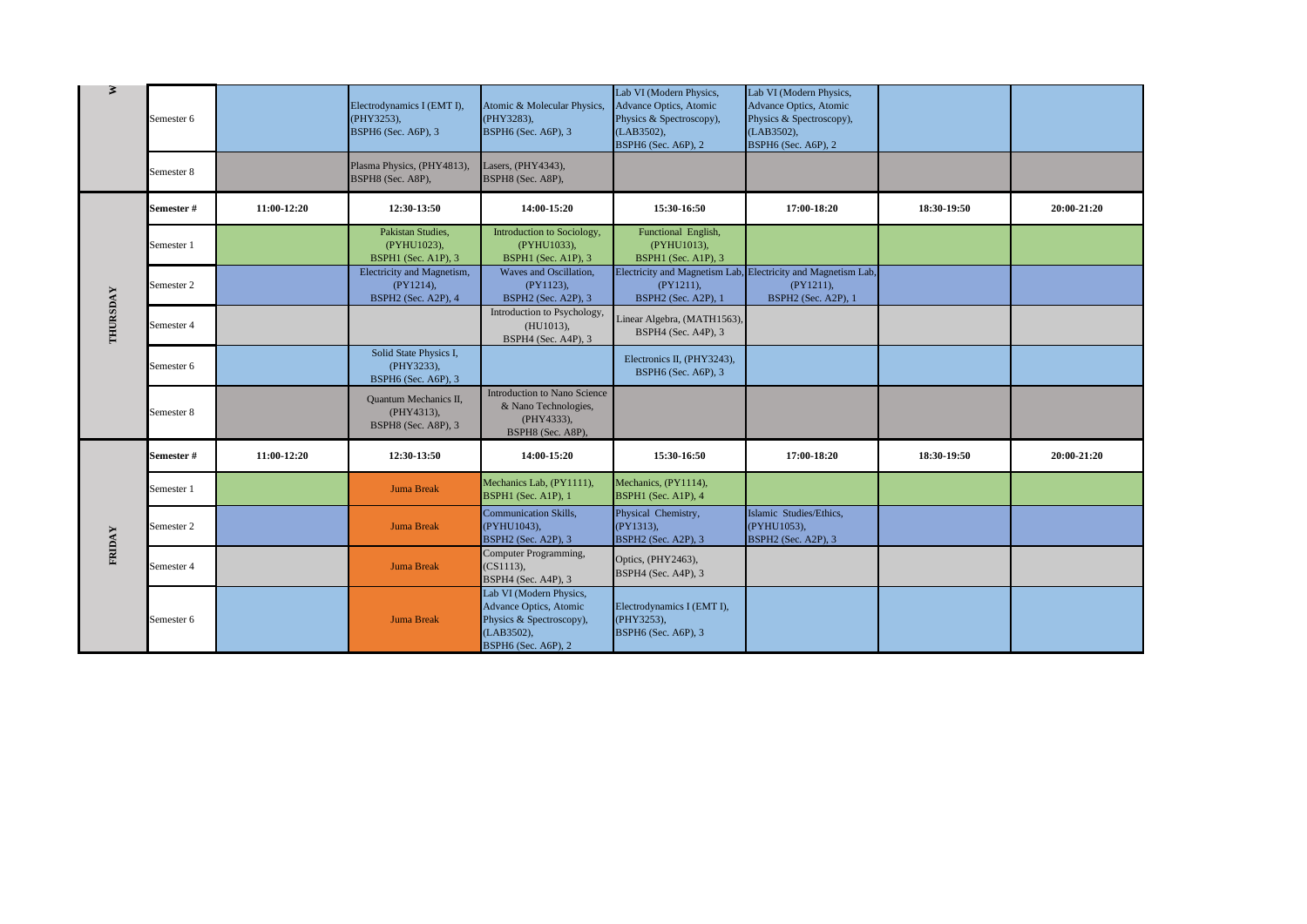|               | <b>BS Zoology - Faculty of Sciences</b> |             |                                                                              |                                                                                     |                                                                                          |                                                                              |                                                                   |             |  |  |
|---------------|-----------------------------------------|-------------|------------------------------------------------------------------------------|-------------------------------------------------------------------------------------|------------------------------------------------------------------------------------------|------------------------------------------------------------------------------|-------------------------------------------------------------------|-------------|--|--|
|               |                                         |             |                                                                              |                                                                                     | Spring 2021 Timetable Slots                                                              |                                                                              |                                                                   |             |  |  |
|               | Semester #                              | 11:00-12:20 | 12:30-13:50                                                                  | 14:00-15:20                                                                         | 15:30-16:50                                                                              | 17:00-18:20                                                                  | 18:30-19:50                                                       | 20:00-21:20 |  |  |
|               | Semester 1                              |             | Principles of Animal Life-I,<br>(ZO1303).<br><b>BSZL1</b> (Sec. A1Z), 3      | Inorganic Chemistry,<br>(ZO1202).<br><b>BSZL1</b> (Sec. A1Z), 2                     | <b>Functional English,</b><br>ZOHU1003).<br>BSZL1 (Sec. A1Z), 3                          | Inorganic Chemistry-Lab,<br>(ZO1201).<br>BSZL1 (Sec. A1Z), 1                 |                                                                   |             |  |  |
|               | Semester 2                              |             | Communication Skills,<br>(ZOHU1023),<br>BSZL2 (Sec. A2Z), 3                  | Plant Systematics Anatomy &<br>Development, (ZO1112),<br><b>BSZL2</b> (Sec. A2Z), 2 | Plant Systematics, Anatomy &<br>Development-Lab, (ZO1111),<br><b>BSZL2</b> (Sec. A2Z), 1 |                                                                              |                                                                   |             |  |  |
| <b>MONDAY</b> | Semester 4                              |             | Plant Physiology and Ecology,<br>$(BOT-1562),$<br><b>BSZL4</b> (Sec. A4Z), 2 | Geography, (GEO-2362),<br>BSZL4 (Sec. A4Z), 2                                       | <b>Animal Diversity-II</b><br>(Chordates), (ZOL-2553),<br>BSZL4 (Sec. A4Z), 3            | Animal Form & Function-II,<br>$(ZOL-2463)$ ,<br>BSZL4 (Sec. A4Z), 3          | Animal Form & Function-I,<br>$(ZOL-2643),$<br>BSZL4 (Sec. A4Z), 3 |             |  |  |
|               |                                         |             | Genetics, (ZOL-3683),<br>BSZL6 (Sec. A6Z), 3<br>BSZL6 (Sec. B6Z)             | Evolution & Principles of<br>Systematics, (ZOL-3962),<br>BSZL6 (Sec. A6Z)           | Biological Techniques-Lab,<br>(ZOL-3732),<br>BSZL6 (Sec. A6Z)                            |                                                                              |                                                                   |             |  |  |
|               | Semester 6                              |             | Zoogeography and<br>Paleontology, (ZOL-3692),<br>BSZL6 (Sec. B6Z)            | Developmental Biology, (ZOL<br>3673),<br>BSZL6 (Sec. B6Z)                           | Evolution & Principles of<br>Systematics-Lab, (ZOL-3961)<br>BSZL6 (Sec. B6Z)             | Evolution & Principles of<br>Systematics, (ZOL-3962),<br>BSZL6 (Sec. B6Z)    |                                                                   |             |  |  |
|               |                                         |             | Zoogeography and<br>Paleontology, (ZOL-3692),<br>BSZL6 (Sec. AD6Z)           | Evolution & Principles of<br>Systematics, (ZOL-3962),<br>BSZL6 (Sec. AD6Z)          | Genetics, (ZOL-3683),<br>BSZL6 (Sec. AD6Z)                                               | Biological Techniques-Lab,<br>(ZOL-3732),<br>BSZL6 (Sec. AD6Z)               |                                                                   |             |  |  |
|               | Semester 8                              |             |                                                                              | Bioinformatics, (ZOL-4851),<br><b>BSZL8</b> (Sec. A8Z), 2                           | General Microbiology-Lab,<br>$(ZOL-4841),$<br>BSZL8 (Sec. A8Z), VIII                     | Bioinformatics-Lab, (ZOL-<br>4852), BSZL8 (Sec. A8Z), 1                      |                                                                   |             |  |  |
|               | Semester#                               | 11:00-12:20 | 12:30-13:50                                                                  | 14:00-15:20                                                                         | 15:30-16:50                                                                              | 17:00-18:20                                                                  | 18:30-19:50                                                       | 20:00-21:20 |  |  |
|               | Semester 1                              |             | Diversity of Plants, (ZO1102),<br>BSZL1 (Sec. A1Z)                           | Mathematics-I, (ZOMT1003),<br>BSZL1 (Sec. A1Z)                                      | Pakistan Studies,<br>(ZOHU1013).<br>BSZL1 (Sec. A1Z)                                     | Principles of Animal Life-I<br>Lab, (ZO1301),<br>BSZL1 (Sec. A1Z)            |                                                                   |             |  |  |
|               | Semester 2                              |             | Introduction to Computer,<br>(ZOCS1003),<br>BSZL2 (Sec. A2Z)                 | Principles of Animal Life-II,<br>(ZO1313),<br>BSZL2 (Sec. A2Z)                      |                                                                                          | Physical Chemistry,<br>$(ZO1212)$ ,<br>BSZL2 (Sec. A2Z)                      |                                                                   |             |  |  |
|               | Semester 4                              |             | Plant Physiology and Ecology,<br>(BOT-1562),<br>BSZL4 (Sec. A4Z)             | Geography, (GEO-2362),<br>BSZL4 (Sec. A4Z)                                          |                                                                                          |                                                                              |                                                                   |             |  |  |
| TUESDAY       | Semester 6                              |             | Developmental Biology, (ZOL-<br>3673,<br>BSZL6 (Sec. A6Z)                    |                                                                                     | Evolution & Principles of<br>Systematics-Lab, (ZOL-3961).<br>BSZL6 (Sec. A6Z)            | Biological Techniques-Lab,<br>(ZOL-3732),<br>BSZL6 (Sec. A6Z)                |                                                                   |             |  |  |
|               |                                         |             | Genetics, (ZOL-3683),<br>BSZL6 (Sec. B6Z)                                    | Evolution & Principles of<br>Systematics, (ZOL-3962),<br>BSZL6 (Sec. B6Z)           | Genetics-Lab, (ZOL-3681),<br>BSZL6 (Sec. B6Z)                                            |                                                                              |                                                                   |             |  |  |
|               |                                         |             |                                                                              | Developmental Biology, (ZOL-<br>3673),<br>BSZL6 (Sec. AD6Z)                         | Biological Techniques-Lab,<br>(ZOL-3732),<br>BSZL6 (Sec. AD6Z)                           |                                                                              |                                                                   |             |  |  |
|               | Semester 8                              |             | General Microbiology, (ZOL-<br>4842), BSZL8 (Sec. A8Z)                       | Univ. Optional (Mammalogy),<br>(ZOL-4812),<br>BSZL8 (Sec. A8Z)                      | Univ. Optional (Conservative<br>Biology), (ZOL-4832),<br>BSZL8 (Sec. A8Z)                | Univ. Optional (Reproductive<br>Biology), (ZOL-4822),<br>BSZL8 (Sec. A8Z)    |                                                                   |             |  |  |
|               | Semester#                               | 11:00-12:20 | 12:30-13:50                                                                  | 14:00-15:20                                                                         | 15:30-16:50                                                                              | 17:00-18:20                                                                  | 18:30-19:50                                                       | 20:00-21:20 |  |  |
|               | Semester 1                              |             | Principles of Animal Life-I,<br>$(ZO1303)$ ,<br>BSZL1 (Sec. A1Z), 3          | Inorganic Chemistry,<br>(ZO1202),<br><b>BSZL1</b> (Sec. A1Z), 2                     | <b>Functional English,</b><br>(ZOHU1003),<br>BSZL1 (Sec. A1Z), 3                         | Diversity of Plants-Lab,<br>$(ZO1101)$ ,<br>BSZL1 (Sec. A1Z), 1              |                                                                   |             |  |  |
|               | Semester 2                              |             | Communication Skills,<br>(ZOHU1023),<br>BSZL2 (Sec. A2Z), 3                  | Plant Systematics Anatomy &<br>Development, (ZO1112),<br>BSZL2 (Sec. A2Z), 2        | Islamic Studies/Ethics,<br>(ZOHU1033),<br>BSZL2 (Sec. A2Z), 3                            | Principles of Animal Life-II<br>Lab, (ZO1311),<br><b>BSZL2</b> (Sec. A2Z), 1 |                                                                   |             |  |  |
| <b>DAY</b>    | Semester 4                              |             |                                                                              |                                                                                     |                                                                                          | Animal Form & Function-I<br>Lab. (ZOL-2641).<br>BSZL4 (Sec. A4Z), 1          |                                                                   |             |  |  |